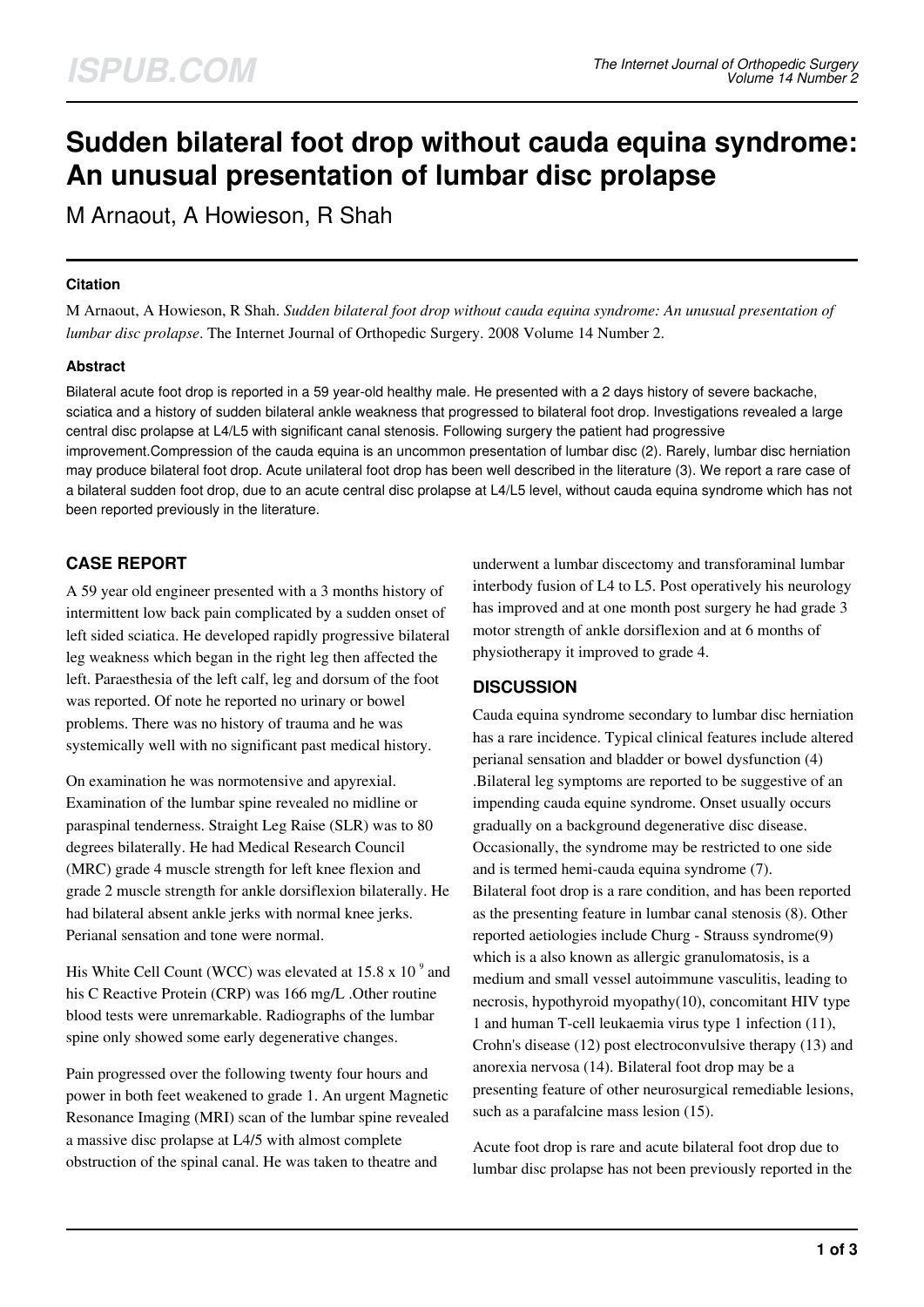literature. In a case series by Chang et al (6) one patient had a unilateral foot drop but there were no reported bilateral symptoms. Our patient is making a good recovery following surgery and it is well recognised that emergency surgery is associated with a better outcome in patients with true cauda equina.

#### **References**

1. Sudden bilateral foot drop: An unusual presentation of lumbar disc prolapse, Mahapatra AK, Gupta PK, Pawar SJ, Sharma RR, neurology of India Year : 2003 | Volume : 51 | Issue : 1 | Page : 71-72

2. Jennett W. A study of 25 cases of compression of the cauda equina by prolapsed intervertebral disc. J Neurol Neurosurg Psychiatr 1956; 19:109-16

3. Bartels RHMA, de Vries J. Hemi-cauda equina syndrome from herniated lumbar disc: a neurosurgical emergency? Can J Neurol Sci 1996; 23:296-9.

4. Choudhary A, Taylor A. Cauda equina syndrome in lumbar disc disease. Acta Orthop Scan 1980; 51:493-9 5. Kershenbaum A, Jaffa T, Zeman A, et al. Bilateral foot drop in-patient with anorexia nervosa. Int J Eat Disord 1997; 22:335-57

6. Chang HS, Nakagawa H, Mizuno J. Lumbar herniated disc presenting with cauda equina syndrome. Long term follow up of four cases. Surg Neurol 2000; 53:100¬5 7. Kostnik J, Harington I, Alexander D, et al. Cauda equina syndrome and lumbar disc herniation. J Bone Joint Surg

1986; 68A:386-91. 8. C. O. Oluigbo a; S. R. M. Qadri a; R. Dardis a; M. S. Choksey a ,Lumbar canal stenosis presenting with acute bilateral foot drop ,British Journal of Neurosurgery, Volume 2020, Issue 2 April 2006 , pages 87 - 89

9. Diri, E., Buscemi, D. M. and Nugent, K. M. (2003) Churg - Strauss syndrome: diagnostic difficulties and pathogenesis. Am J Med Sci 325:2, pp. 101-105.

10. Gariballa, S. E. and Gunasekera, N. P. (1994) Bilateral foot drop, weight loss and rectal bleeding as an acute presentation of Crohn's disease. Postgrad Med J 70:828, pp. 762-763.

11. Eskandary, H., Hamzei, A. and Yasamy, M. T. (1995) Foot drop following brain lesion. Surg Neurol 43, pp. 89-90.